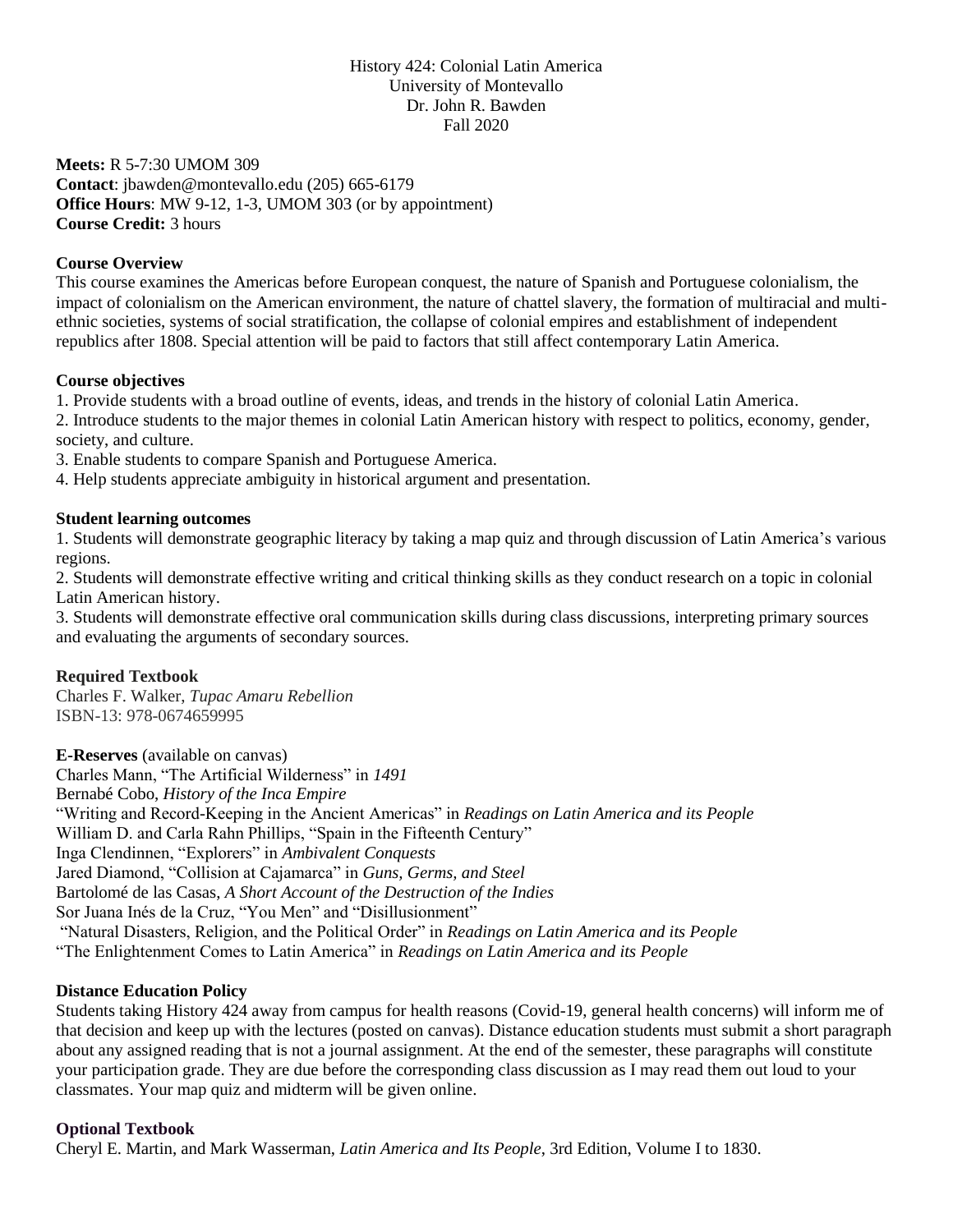## **Course Assessment**

Map Quiz: 5% Participation: 20% Journal Writing Assignments: 20% Midterm: 15% Final quiz: 15% Research paper: 20%

## **Grading**

**A**: 100-90% **B**: 89-80% **C**: 79-70% **D**: 69-60% **F**: 59-0%

### **Course Withdrawal Deadline**

The last day for students to withdraw from a course and receive a grade of "W" is **October 30**.

#### **Disclaimer**

I reserve the right, after written announcement, to change course requirements or the method of assessment.

## **Graduate Level**

Students taking History 524 will write a longer research paper (8-10 pages). Additionally, one section of your research paper must demonstrate knowledge of scholarly debates in Colonial Latin American history as they relate to your topic.

## **Environmental Studies**

Students who wish to receive ES credit for this course must write their research paper on some aspect of environmental history.

#### **Journal**

On four occasions you will respond in writing to a question I provide about assigned reading materials. A separate document provides the prompt for each journal entry. Journal assignments are due at the beginning of class.

## **Participation**

I take attendance and keep track of participation while we discuss primary sources, writing assignments, film, and other course materials. Your participation grade is a composite of your attendance and the quality of your participation.

## **Research Paper**

You will write a 6-8 page research paper using **at least** two primary sources (sources from the time period under study) and **at least** two scholarly sources (books or articles written by academics in the last fifty years). You may write about any subject related to the history of colonial Latin America, but it is important to narrow the focus to a specific time, place, and theme (warfare, gender, religion, art, native peoples, slavery, economy, etc). It is acceptable to choose a topic on preconquest Iberia or Pre-Colombian America as it relates to colonial Latin America. The introductory paragraphs of your paper must pose a research question and present a succinct thesis answering that question. The more specific your question, the more easily you can focus on your topic and develop a good thesis.

Students will submit the first page of their research paper in class (see syllabus). The first page should introduce the topic, research question, and propose a thesis. Additionally, students will indicate which primary and secondary sources they intend to use for the assignment. During class, students will briefly discuss their research, sources, and why they selected the topic. After student presentations there will be an in-class draft workshop. Each student will receive feedback from another student. The research paper must be properly foot-noted, numbered, double-spaced, with a 12 point font, and 1' margins and have a title that reflects the subject of the paper and your argument.

## **Plagiarism and Academic Dishonesty**

To claim as one's own the ideas or words of another is plagiarism. Plagiarism is defined as the following: using the exact words of another person's work/writing without acknowledgement of your source through the use of quotation marks and correct citation/documentation; rephrasing a passage of another writer without giving proper credit; using someone else's facts or ideas without acknowledgement; using a piece of writing for one course that was already used in a previous course (or in courses in which you are simultaneously enrolled) without express permission from both instructors to do so;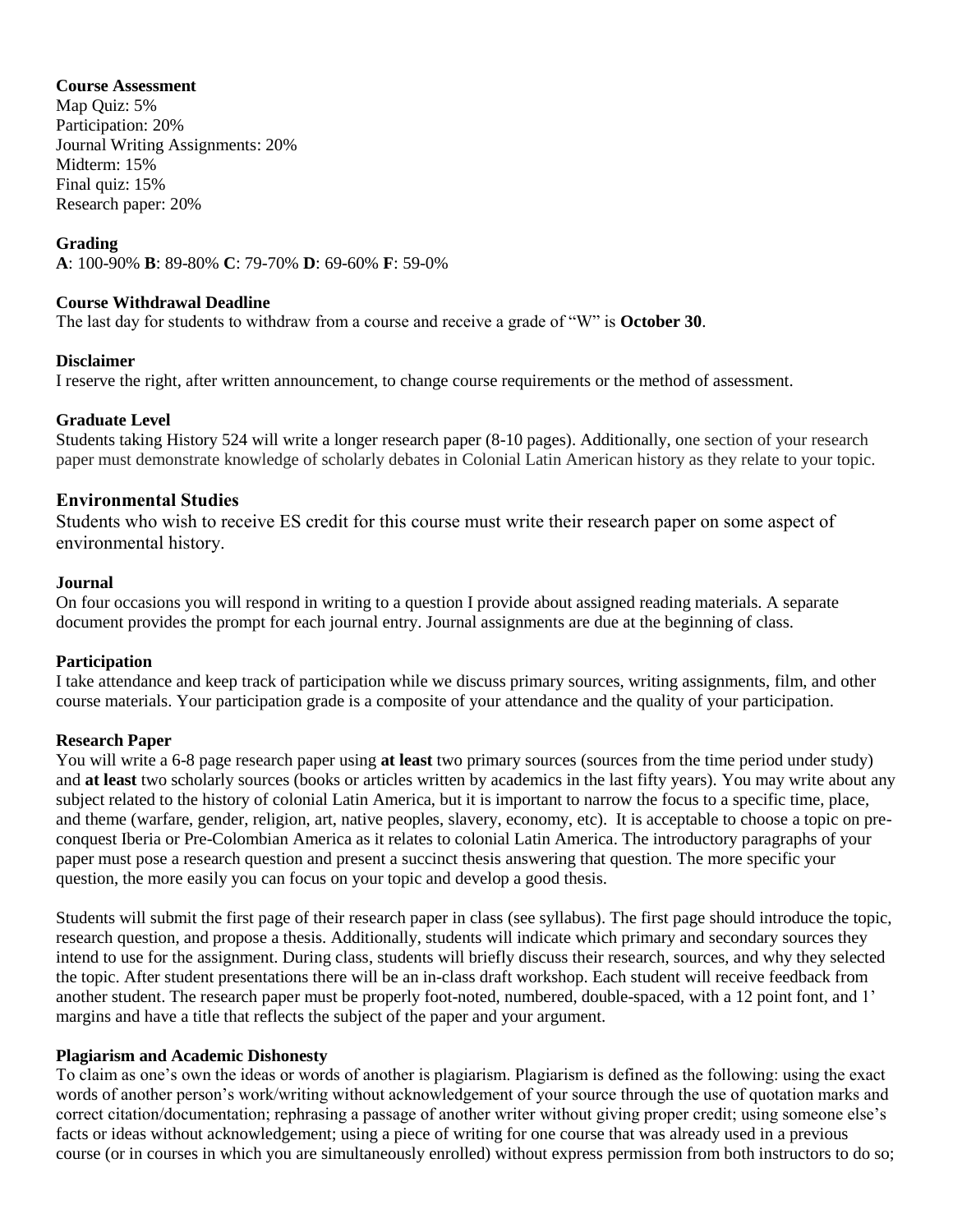presenting fabricated or falsified citations or materials. Please consult with me if you are unsure about how to cite sources. Cheating on exams is also an affront to the principle of academic honesty. At the very least, an assignment on which plagiarism or cheating has occurred will receive no credit, i.e. a "zero," and an Academic Dishonesty Incident Form concerning the incident will be kept on file in the Office of the Vice President for Student Affairs. A plagiarist/cheater is also subject to failure in the course and/or appearance before the Justice Council.

## **ADA Statement**

The University of Montevallo provides equal opportunity to qualified students. If you have a disability (medical, physical, learning, psychological, etc.) and wish to request disability-related accommodations to complete course requirements, contact [Disability Support Services](https://www.montevallo.edu/campus-life/student-services/disability-support-services/) (located in Main Central [Lower Level], rear entrance; 665-6250). Course requirements cannot be waived, but reasonable accommodations may be provided based on disability documentation and course objectives. Accommodations cannot be made retroactively. Modified attendance accommodations are determined via an interactive process between faculty and the DSS office.

## **ForUM Email**

You are responsible for monitoring and managing your account regularly, even during breaks. You are responsible for all announcements, requests, and/or sensitive information delivered to your UM e-mail account, including information related to this course. You may electronically forward your UM e-mail to another e-mail address (e.g., @gmail.com, @hotmail.com), but at your own risk. The University is not responsible for the handling of forwarded e-mail. Having email forwarded does not absolve you from the responsibilities associated with communication sent to your official UM email address. If you have any questions regarding or problems with your UM email account, you should contact the Solution Center (205-665-6512). The Solution Center is available Monday – Thursday, 8:00 am-7:00 pm; Friday, 8:00 a.m.-5:00 p.m.

WEEK 1 – 8/27 Course Introduction The Americas before Columbus Read: Mann, "The Artificial Wilderness"

WEEK  $2 - 9/3$ Aztec & Inca Empires **Journal #1 – Cobo, "History of the Inca Empire" and "Writing and Record-Keeping in the Ancient Americas" due** Handout: Aztec tribute records

WEEK 3 – 9/10 Spain and Portugal before 1492 Read: William D. and Carla Rahn Phillips, "Spain in the Fifteenth Century" (e-reserve)

WEEK 4 – 9/17 First Encounters in the Caribbean The Spanish Conquest of Mexico **Journal #2 – Clendinnen, "Explorers" in** *Ambivalent Conquests* **due** 

WEEK 5 – 9/24 The Spanish Conquest of Peru The Structure of Spanish Government Read: Diamond, "Collision at Cajamarca" (e-reserve) **Map Quiz**

WEEK 6 – 10/1 Imperial Debates and Policy Spiritual Conquest Read: Las Casas, *A Short Account of the Destruction of the Indies* (e-reserve) Watch: Excerpts from *The Mission*

WEEK 7 – 10/8